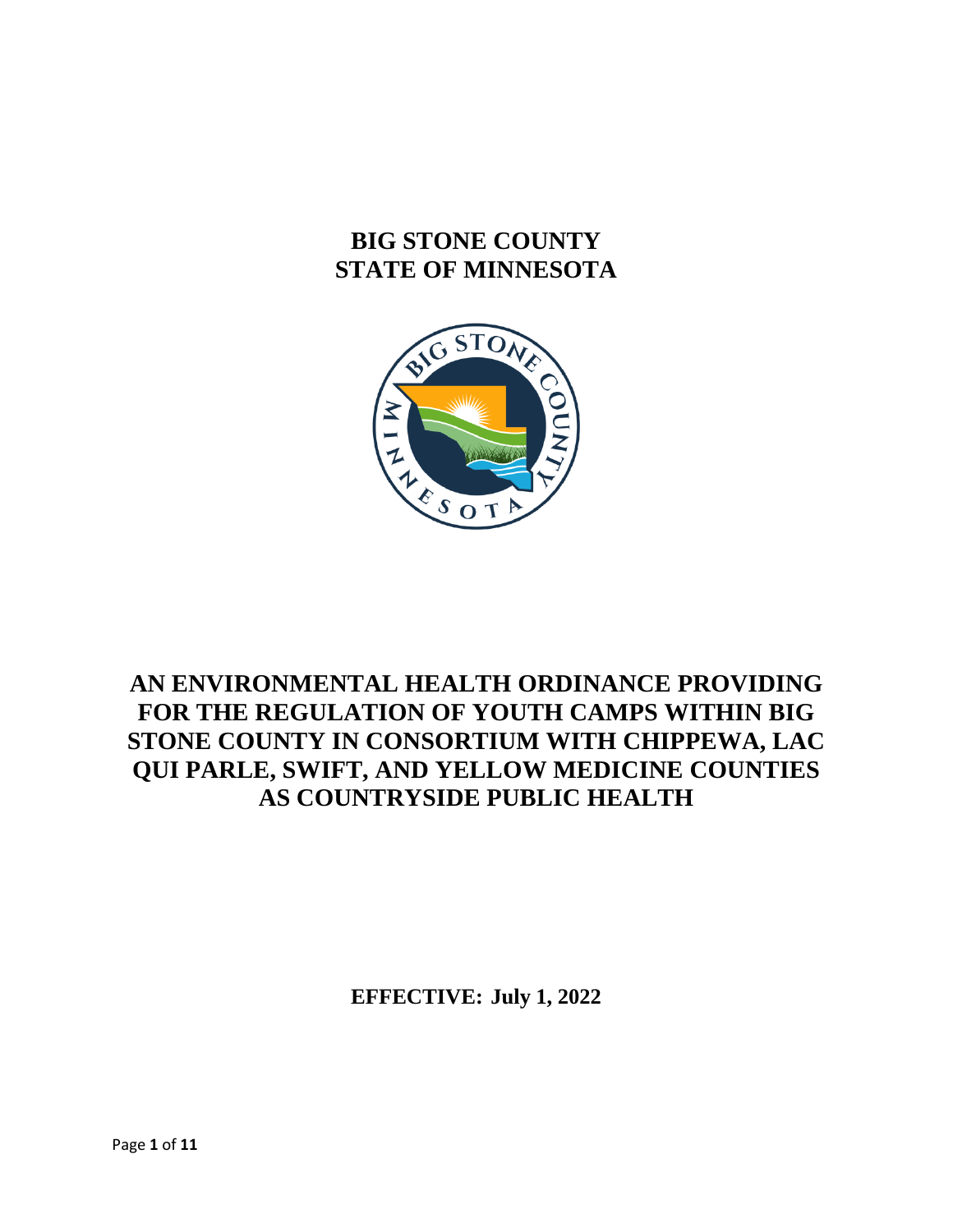## **INDEX**

| <b>SECTION I</b>    | <b>General Provisions</b>                                                                   |
|---------------------|---------------------------------------------------------------------------------------------|
| <b>SECTION II</b>   | Definitions                                                                                 |
| <b>SECTION III</b>  | <b>Youth Camp Standards</b>                                                                 |
| <b>SECTION IV</b>   | Variance                                                                                    |
| <b>SECTION V</b>    | Food and Beverage Ordinance; Lodging Ordinance; MHP/RCA<br>Ordinance; Public Pool Ordinance |
| <b>SECTION VI</b>   | Embargo, Condemnation and Tagging                                                           |
| <b>SECTION VII</b>  | <b>Plan Review</b>                                                                          |
| <b>SECTION VIII</b> | Licenses and Inspection                                                                     |
| <b>SECTION IX</b>   | Repeal of Previous Ordinance                                                                |
| <b>SECTION X</b>    | <b>Effective Date</b>                                                                       |

## THE COUNTY BOARD OF COMMISSIONERS OF BIG STONE COUNTY DOES HEREBY ORDAIN AS FOLLOWS:

## **SECTION I - GENERAL PROVISIONS**

- 1.1 Purpose. To protect and provide for the public health, safety, and general welfare of the county of Big Stone by licensing and inspecting Youth Camps; regulating their design, construction, operation and maintenance; and providing for the enforcement of the regulations herein throughout said county.
- 1.2 Legal Authority. Countryside Public Health is a joint powers board of health organized under Minnesota Statute Chapter 145A.03 and Minnesota Statute Chapter 471.59 by Big Stone, Chippewa, Lac Qui Parle, Swift and Yellow Medicine Counties. This ordinance is enacted pursuant to Minnesota Statute Chapter 145A.05 and Minnesota Statute Chapter 471.59 under which county boards may adopt ordinances to regulate actual or potential threats to the public health and is related to a delegation of authority by the Minnesota Commissioner of Health to Countryside Public Health under Minnesota Statute 145A.07, Subd. 1, for the licensing, inspection, reporting, and enforcement duties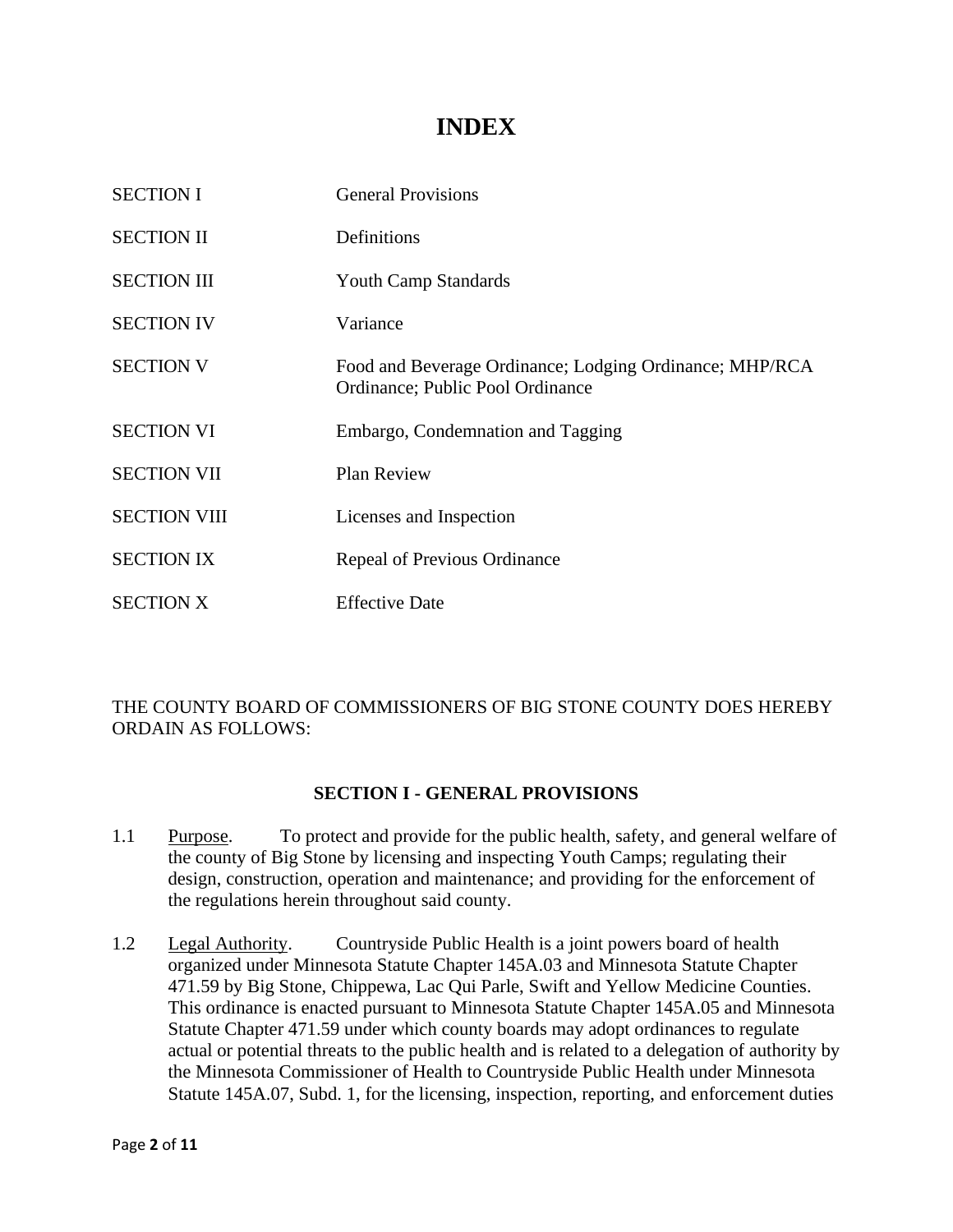authorized under Minnesota Statutes, Chapter 144 and Minnesota Rules 4630.2300 to 4630.4700 relating to rules and standards for youth camps.

- 1.3 Jurisdiction. This Ordinance shall be applicable in Big Stone County to all Youth Camps as defined in Minnesota Statutes, Section 144.71, subdivision 2; and all amendments or additions thereto. These regulations do not apply to those camps defined in Minnesota Statutes, Section 144.71, subdivision 3; and all amendments or additions thereto.
- 1.4 Compatibility. Where the conditions imposed by any provision of this ordinance are less restrictive than comparable conditions imposed by any other provision of this ordinance, or any applicable law, ordinance, rule or regulation, the provision which establishes the higher standards for the promotion of the public health, safety, and general welfare shall prevail.
- 1.5 Severability. The provisions of this ordinance shall be severable. Should any section, paragraph, sentence, clause, phrase or portion of this ordinance be declared invalid for any reason, the remainder of said ordinance shall not be affected thereby.

## **SECTION II - DEFINITIONS**

The following definitions shall apply in the interpretation and the enforcement of this ordinance:

- 2.1 BOARD: Means the Countryside Public Health (CPH) Community Health Board acting as the Board of Health under the provisions on Minnesota Statutes 145A, and all amendments or additions thereto.
- 2.2 DEPARTMENT: Means the Countryside Public Health (CPH) Environmental Health Department staff or their designee.
- 2.3 MAIL: Means a mailing by United States First Class Mail with return receipt requested directed to the recipient's last known address. A return of such mailing for any purpose shall not void the notice.
- 2.4 NOTICE: Means a written instrument delivered personally, mailed to the last known address of the responsible party entitled to notice, or posting the notice at the entry to the establishment.
- 2.5 YOUTH CAMP: Means a parcel or parcels of land with permanent buildings, tents or other structures, together with appurtenances thereon, established or maintained as living quarters, where both food and lodging, or the facilities therefore are provided for ten or more people, operated continuously for a period of five days or more each year for educational, recreational, or vacation purposes, and the use of the camp is offered to minors free of charge or for payment of a fee. This definition does not include cabin and trailer camps, fishing and hunting camps, resorts, penal and correctional camps, industrial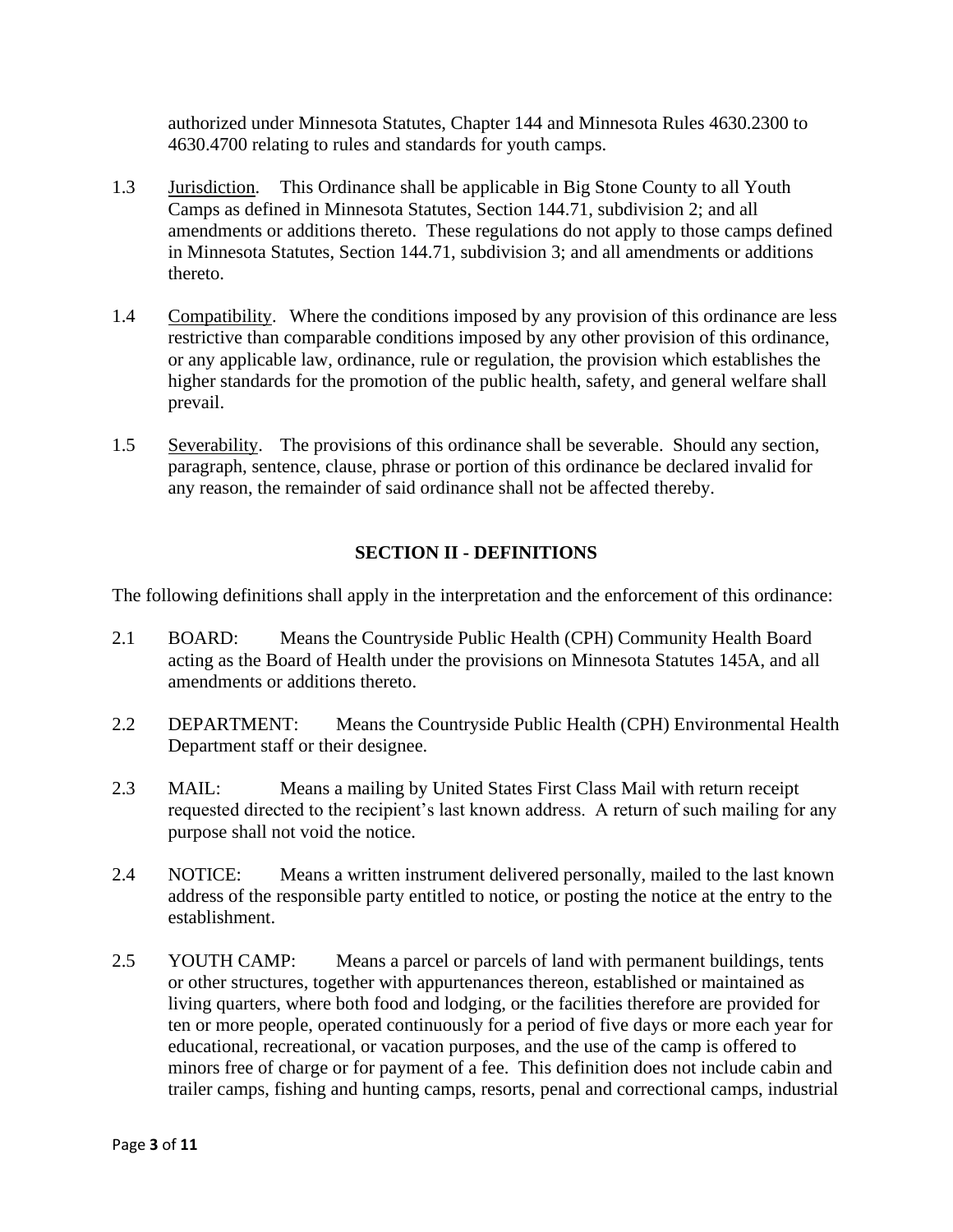and construction camps, nor does it include homes operated for care or treatment of children and for the operation of which a license is required under the provisions of Minnesota Statutes Chapter 257.

### **SECTION III - YOUTH CAMP STANDARDS**

- 3.1 All youth camps within Big Stone County shall comply with the standards for youth camps as set forth in Minnesota Statutes Sections 144.71 to 144.74 and Minnesota Rules Chapter 4630.2300 to 4630.4700 and amendments and additions thereto, are hereby incorporated herein by reference and made a part of this ordinance. Any reference to the Commissioner shall mean the Countryside Public Health (CPH) Community Health Board and its designated agents, as may be delegated.
- 3.2 An adequate supply of water of a safe, sanitary, and potable quality shall be provided in each youth camp. Water supplies must meet the requirements of Minnesota Rules Chapter 4720 for public water supplies, or Minnesota Rules Chapter 4725 for wells.

### **SECTION IV - VARIANCE**

4.1 In any case where, upon application of responsible persons, the Department finds that by reason of exceptional circumstances the strict enforcement of Minnesota Rules Chapter 4630.2300 to 4630.4700 would cause undue hardship and would be unreasonable, impractical or not feasible, the Department in its discretion may permit a variance therefrom. The Department shall grant a variance only to these sections according to the procedures set forth in Minnesota Rules Chapter 4717.7000 to 4717.7050.

Such variances may be reviewed periodically and rescinded or altered as necessary to protect the public health.

## **SECTION V - FOOD AND BEVERAGE ORDINANCE; LODGING ORDINANCE; MHP/RCA ORDINANCE; PUBLIC POOL ORDINANCE**

- 5.1 The guidelines related to food and beverage establishments of the Big Stone County Food and Beverage Ordinance, as amended from time to time, are hereby incorporated in and made part of this ordinance.
- 5.2 The guidelines related to lodging establishments of the Big Stone County Lodging Ordinance, as amended from time to time, are hereby incorporated in and made a part of this ordinance.
- 5.3 The guidelines related to manufactured home parks and recreational camping areas of the Big Stone County MHP/RCA Ordinance, as amended from time to time, are hereby incorporated in and made part of this ordinance.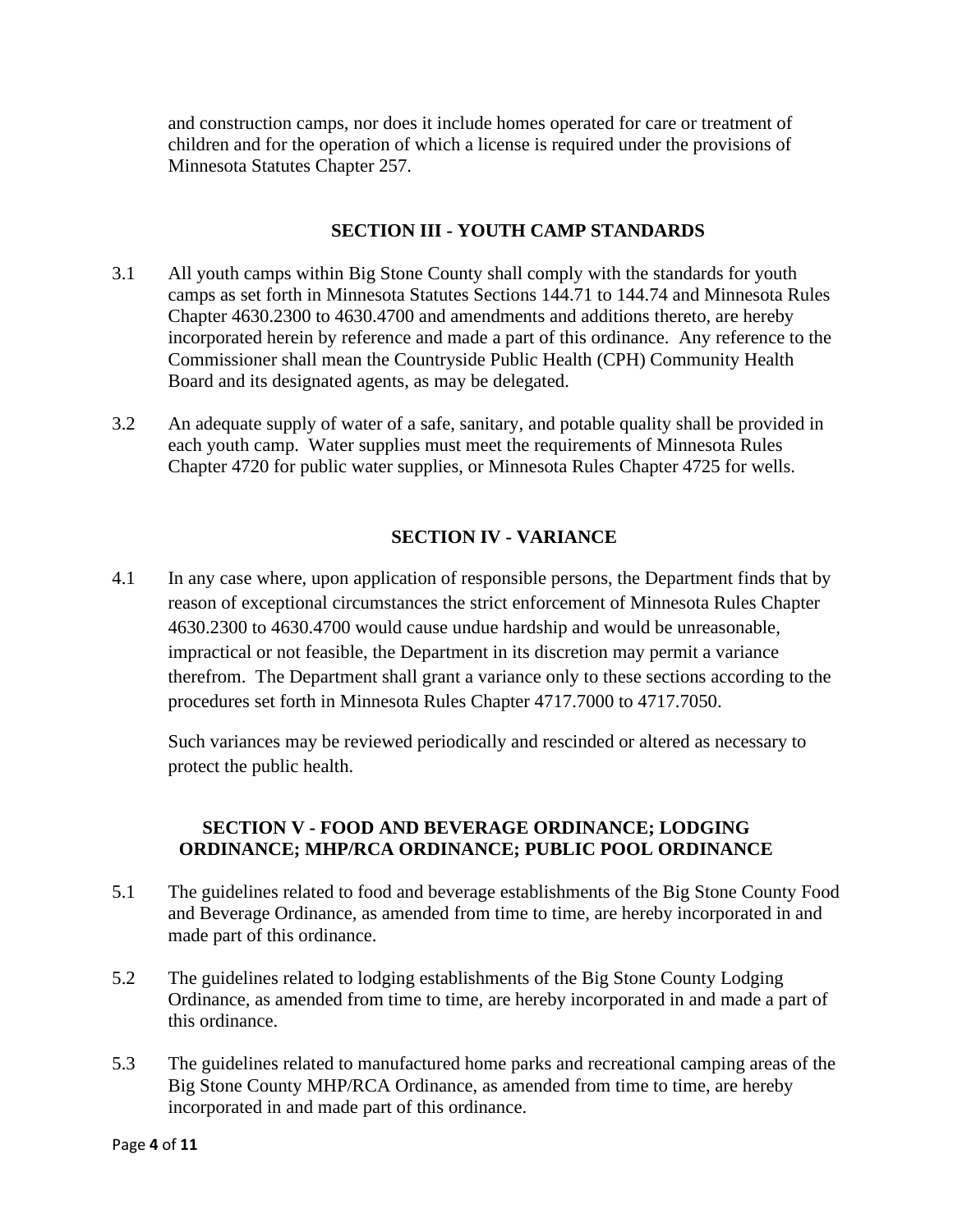5.4 The guidelines related to public pools and other artificial recreational bathing facilities of the Big Stone County Ordinance Regulating Public Pools, as amended from time to time, are hereby incorporated in and made part of this ordinance.

#### **SECTION VI - EMBARGO, CONDEMNATION AND TAGGING**

6.1 The Environmental Health Department staff or their designee may condemn and cause to be removed, embargo, and/or tag any item deemed to be in violation of this ordinance.

#### **SECTION VII - PLAN REVIEW**

- 7.1 When a youth camp in Big Stone County, licensed or to be licensed under the provisions of this ordinance, is hereafter constructed or remodeled, or when an existing structure is converted for use as a youth camp, it shall submit to the Department all required plans, specifications and materials, and comply with the requirements of this ordinance. Plans and the fee specified by the Board shall be submitted at least thirty (30) days prior to beginning construction, remodeling, or conversion of an establishment. The plans and specifications must include, but are not limited to:
	- A. Completed plan review applications on forms provided by the Department. All plan review fees must be submitted with the application. The plans and specifications shall be drawn to scale and shall be legible and complete in all details.
	- B. A legal description of the site, lot, field or tract of land upon which the applicant proposes to operate and maintain a youth camp.
	- C. The source of all the following:
		- 1. Water supplies
		- 2. Sewage treatment methods
		- 3. Disposal of garbage and refuse
		- 4. The method of fire and storm protection
	- D. Drawings for new construction or alteration, including food service facilities, lodging facilities, MHP/RCA facilities, buildings, wells, plumbing and sewage treatment systems.
	- E. Drawings must show the layout of sleeping rooms, room size, maximum occupancy, exits to hallways or outdoors, fire escapes, window locations and describing ventilation and heating equipment, and floor and wall finishes, and must receive approval by the Department before such work may begin. A general site plan, drawn to scale, must show all buildings, existing and proposed.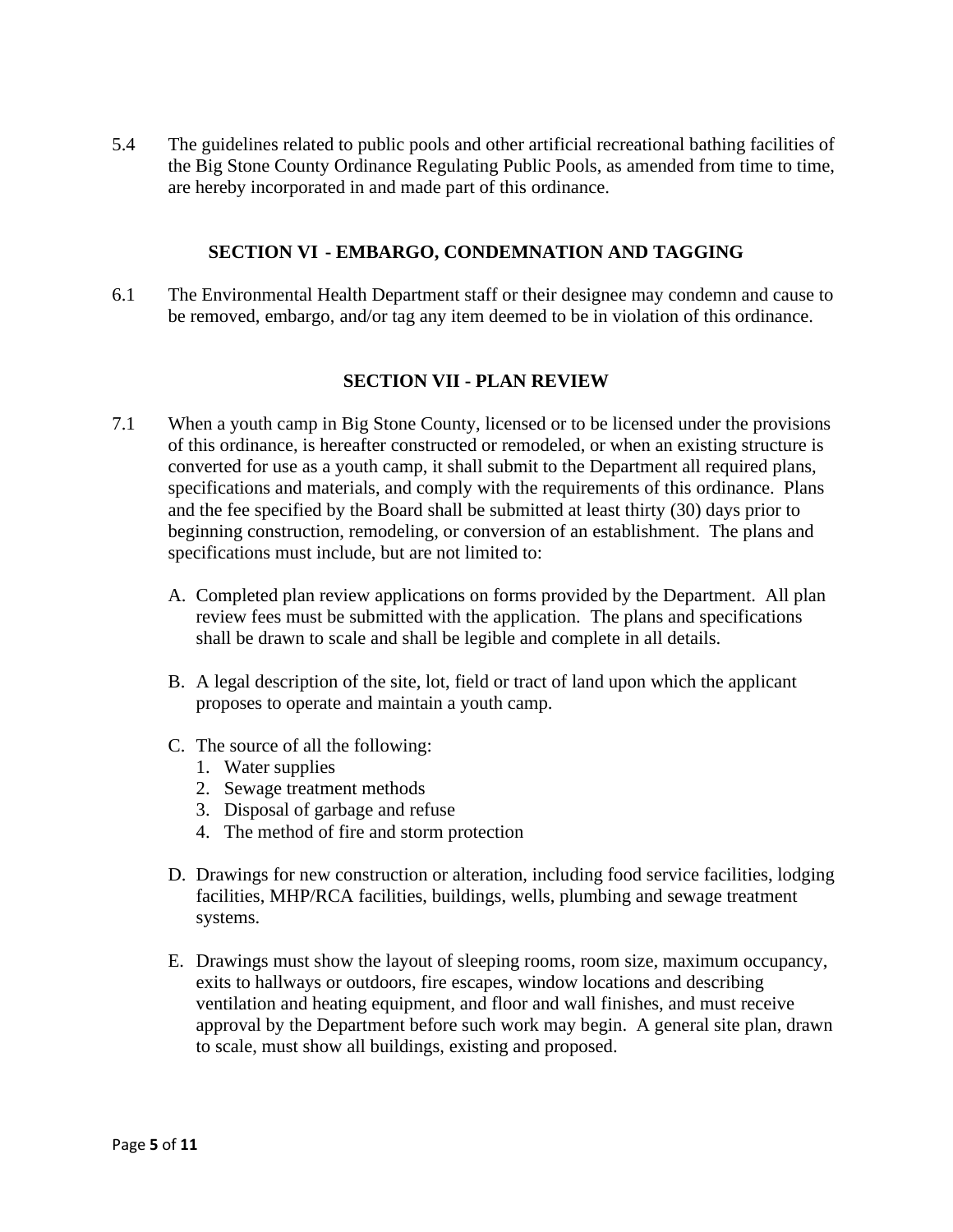- 7.2 Approval. The Department shall approve the plans and specifications only if they meet the requirements of this ordinance, Minnesota Rules Chapter 4626, Minnesota Rules Chapter 4625, Minnesota Rules Chapter 4630, and any other applicable Federal, State or Local laws and regulations.
	- A. The establishment shall be constructed and finished in conformance with the approved plans.
	- B. The licensee must obtain an inspection from the Department prior to the start of the operation. Construction must be completed and approved before operation can begin.
	- C. The licensee is responsible for obtaining written approval for the proposed construction from any other agency or official that may have authority over elements of such proposed construction, including, but not limited to, the Minnesota State Fire Marshall, the Minnesota Department of Labor and Industry Plumbing Division, or the appropriate county, city, or township officials.

## **SECTION VIII - LICENSES AND INSPECTIONS**

8.1 Licenses needed. It shall be unlawful for any person to operate a youth camp within Big Stone County without a valid license issued by the Department, as required by this ordinance. Issuance and retention of a license is dependent upon compliance with the requirements of this ordinance, and all other applicable Big Stone County Ordinances. Licenses are specific to each youth camp and are not transferable between establishments, persons, or locations. The license must be conspicuously displayed at the establishment. The regular license shall run on a calendar year from January  $1<sup>st</sup>$  to the next December  $31^{st}$ . The seasonal license shall run from May  $1^{st}$  to the next April  $30^{th}$ . Licenses expire at 11:59 p.m. on the last day the license is in effect.

## 8.2 Application for License.

- A. Any person desiring to operate a youth camp shall make written application on forms provided by the Department.
- B. Such application shall include: The applicant's full name and address and whether such applicant is an individual, firm, partnership or corporation; the location and description of the youth camp, as well as a signature of the applicant or applicants. The Department may require such additional information as it may find necessary.
- C. Application for a new youth camp and the appropriate license fee shall be submitted to the Department at least ten (10) days prior to the desired date of operation.
- D. Renewal applications and the license fee shall be submitted to the Department on or before the expiration date of the current year's license. Penalties shall not accrue until after expiration of the current year's license.
- E. Operation of a youth camp without a license is a violation of this ordinance.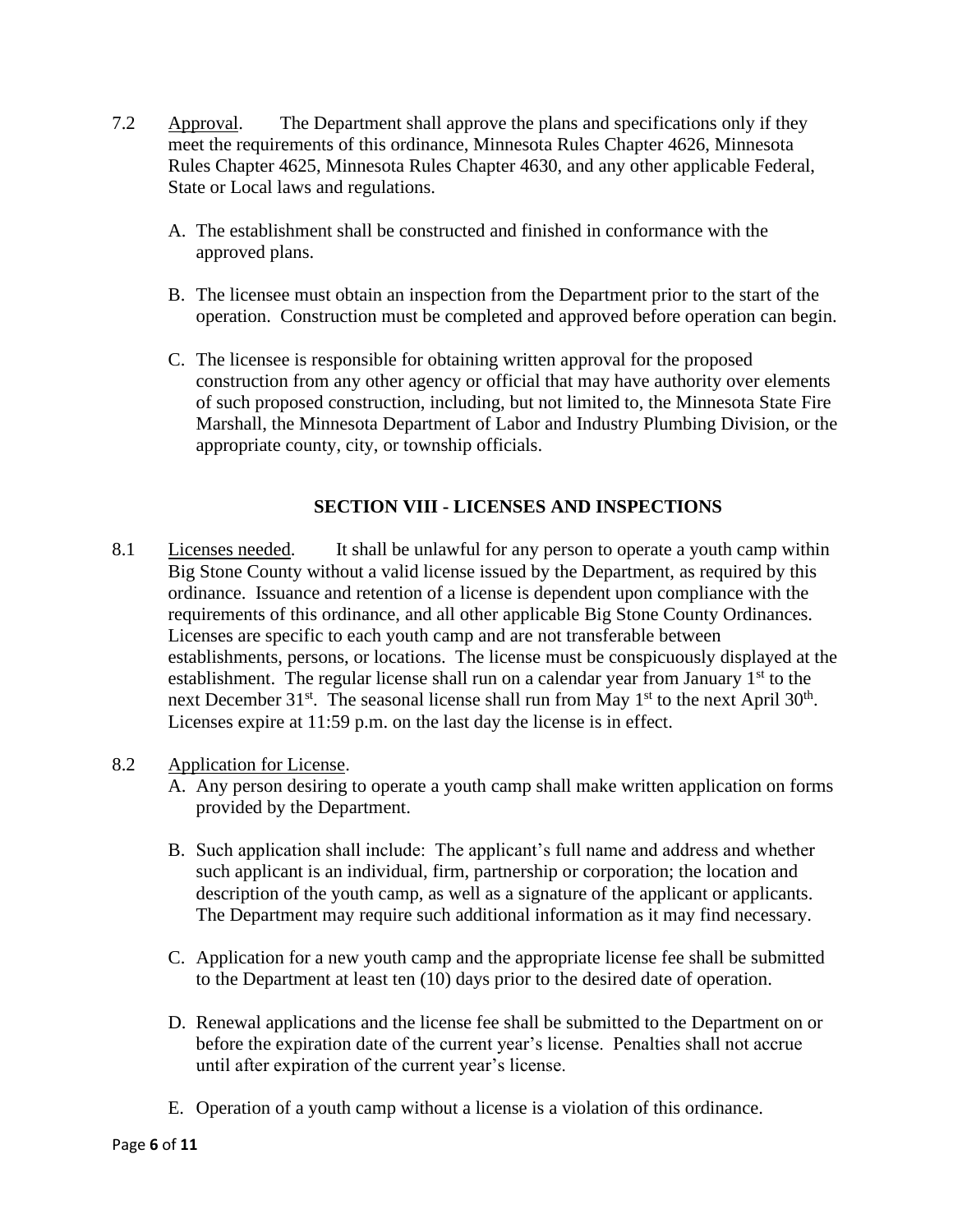- F. Countryside Community Health Board is authorized to collect annual license fees and all other related fees. The amount of the annual license fee, any penalties or other fees required shall be specified by resolution of the Countryside Community Health Board and may be adjusted from time to time as the Board deems appropriate. Fees paid shall be retained by the Countryside Community Health Board regardless of whether there is approval or denial of the license.
- G. If an application is made for a calendar year whereby the license begins on or after October  $1<sup>st</sup>$  of that year, the license fee for new applicants or new operators shall be one-half of the appropriate annual license fees, plus any penalty which may be required. The provision for one-half of the license fee shall apply to any new applicant or licensee applying on or after February 1<sup>st</sup> for seasonal licenses.

#### 8.3 Inspection and Correction.

- A. The Department shall inspect youth camps annually to assure compliance with the requirements of this ordinance.
- B. The person or entity operating a youth camp shall, upon request of the Department, and after proper identification, permit access to all areas of the youth camp for inspection. Further, the operator shall provide such documents and records to ensure compliance with the provisions of this ordinance.
- C. Further, operators shall furnish or permit sampling, free of charge, samples which may be needed by the Department for laboratory analysis.
- D. Whenever an inspection of a youth camp is made, the findings shall be recorded on an inspection report form. One copy shall be provided to the operator of the youth camp. The inspection report is a public document and shall be available to the public unless the report is a part of a pending litigation, or unless there are scheduled follow up inspections.
- E. The inspection report form shall specify a specific and reasonable period of time for correction of the violation, except certain violations may require immediate action or suspension of operations of the youth camp as public safety may require.

#### 8.4 Suspension of License.

- A. Licenses may be suspended temporarily by the Environmental Health Department staff or their designee, at any time for:
	- 1. Failure by the holder to comply with the requirements of the ordinance.
	- 2. Failure to timely comply with any notice requiring corrective action.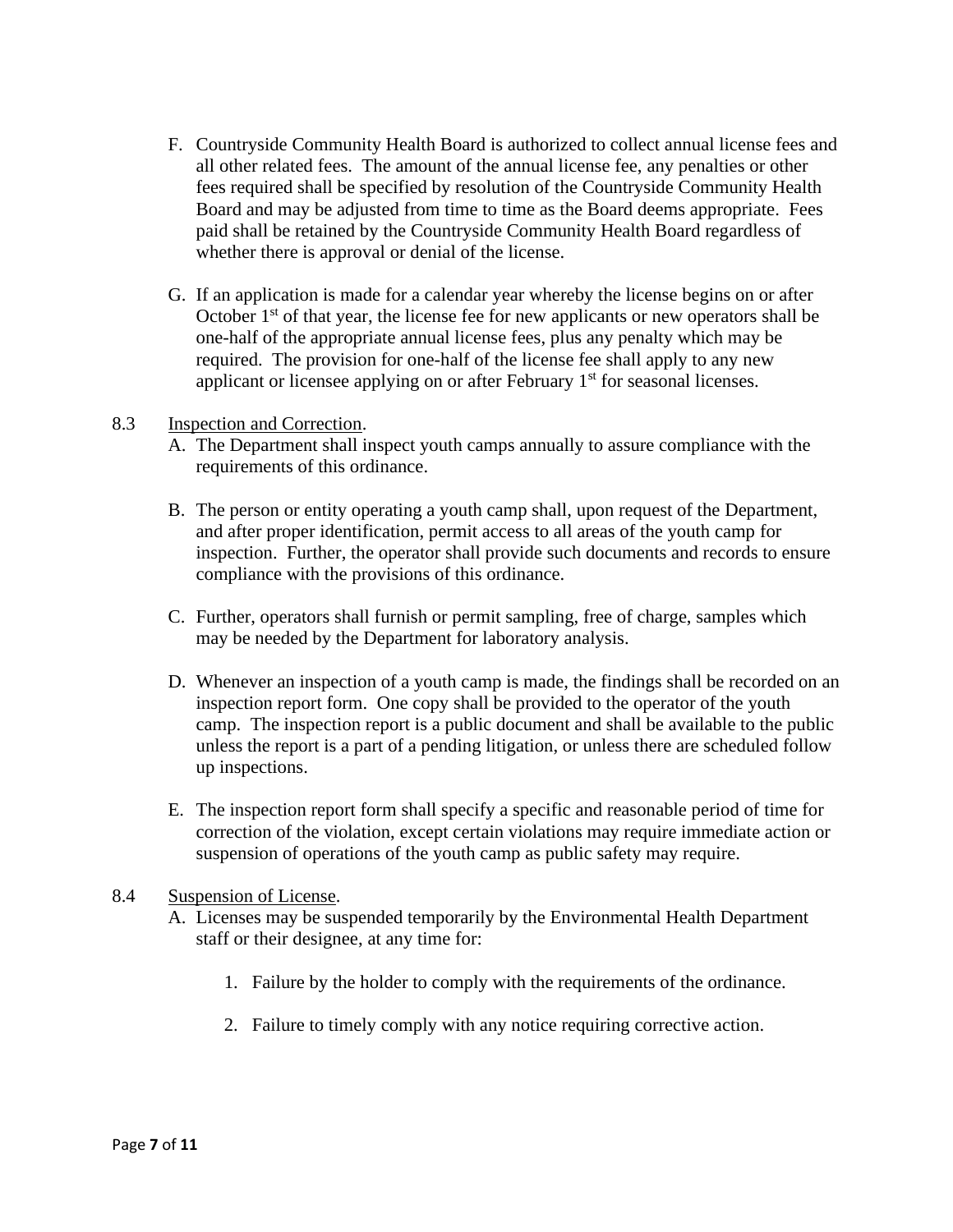- 3. Failure to comply with Minnesota Statute 144.71 to 144.74 and Minnesota Rules 4630.2300 through 4630.4700, and as amended, and any additions thereto.
- B. A license holder or operator shall be provided notice that the license has been suspended and that an opportunity for a hearing before the Appeals Board will be provided if a written request for an appeal is filed timely with the Environmental Health Department.
- C. Notwithstanding the other provisions of this ordinance, whenever the Environmental Health Department staff or their designee find conditions in the operation of the youth camp which in their judgment may constitute a substantial hazard to the public health, a written notice to the license holder/operator may be issued citing such condition(s), specifying corrective action to be taken, and specifying a time period within which such action must be completed. If deemed necessary, such order shall state that the license is immediately suspended and may require that youth camp operations be immediately discontinued and persons affected by such action may obtain review of this action by filing a written petition for appeal with the Environmental Health Department.
- D. Any person whose license has been suspended may at any time make a request for reinspection for the purpose of reinstatement of the license. The request for reinspection shall be in writing and include a summary of the applicant's remedial action and a statement that the condition(s) causing suspension of the license have been corrected. Within ten (10) days of receiving the request, the Environmental Health Department staff or their designee shall make a reinspection. If the applicant is in compliance with the requirements of the ordinance and Minnesota Statutes 144.71 to 144.74 and Minnesota Rules 4630.2300 to 4630.4700, and as amended, and any additions thereto; the license shall be reinstated.
- 8.5 Revocation of License. For serious or repeated violations of any of the requirements of this ordinance, the license may be permanently revoked. Prior to such action, the Environmental Health Department staff shall notify the license holder in writing, advising that the license shall be permanently revoked five (5) days after the issuance of said notice. The license holder shall be advised at the same time that a hearing before the Appeals Board will be provided if a written request for appeal is filed with the Environmental Health Department.
- 8.6 Appeals.
	- A. An appeal may be brought under the provisions of this section to address any objection to the enforcement of this ordinance. Any affected person may pursue an appeal where the enforcement of a provision of this ordinance causes undue hardship or is believed to be unreasonable, impractical or not feasible.
	- B. Appeals shall be presided over by an Appeals Board. The membership of the Appeals Board shall consist of the Chairperson of the Countryside Public Health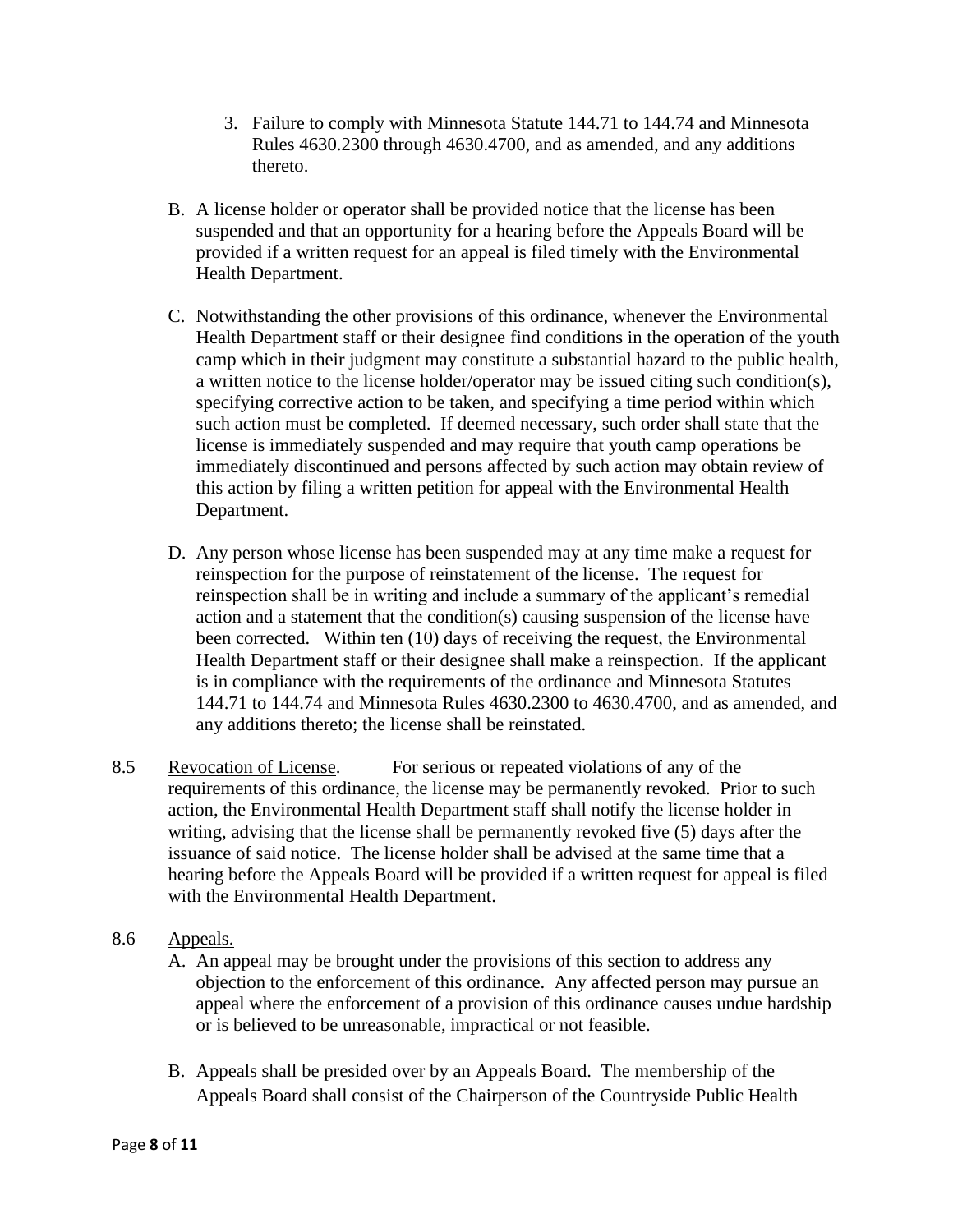Board, a County Commissioner, the Countryside Public Health Administrator, and the Environmental Health Department staff. Any of these members may designate an alternate to serve on the Appeals Board. The Appeals Board shall be chaired by the Chairperson of the Countryside Public Health Board.

- C. The Appeals Board shall have the power to affirm, reverse or modify the enforcement action of Countryside Public Health, its departments and its agents.
- D. An Appeal shall be commenced by a request to the Appeals Board for a hearing. Such requests shall be filed with the Countryside Public Health Office in Benson, Minnesota. The request shall be in the form of a written petition and shall set forth a statement of the issues. Said petition shall be filed within thirty (30) days after the enforcement issue arises.
- E. A hearing shall be held within ten (10) days after the date on which the appeal was filed. The Chairperson of the Appeals Board may postpone the date of the hearing for a reasonable time if, in the chairperson's judgment, a good and sufficient reason exists for such postponement.
- F. Countryside Public Health shall provide five (5) days written notice of the hearing to the appellant.
- G. At the hearing, Countryside Public Health shall present a detailed, written statement of findings supporting the decision of Countryside Public Health. The appellant, their agent, or attorney shall then be given an opportunity to show cause why the enforcement action taken by Countryside Public Health should be reversed or modified. The hearing may be continued if, in the chairperson's judgment, due process requires or other good and sufficient reason exists for such continuance.
- H. The Appeals Board shall render its decision in the form of findings and conclusions set forth in writing within three (3) days after the close of the hearing. A copy of the decision of the Appeals Board shall be served by mail on the appellant. Any person aggrieved by the decision of the Appeals Board may seek relief therefrom in any court of competent jurisdiction as provided by the laws of this State.
- I. A recording may be made of any hearing before the Appeals Board and if so, it shall be retained in the office of Countryside Public Health for a period of not less than one (1) year after the close of the hearing. All written records relating to an appeal shall likewise be retained in the office of Countryside Public Health for a period of not less than one (1) year after the close of the hearing.
- J. The terms of any notice served pursuant to the provisions of this ordinance shall become final if a written petition for a hearing is not filed with the Environmental Health Department within ten (10) days after the date of mailing.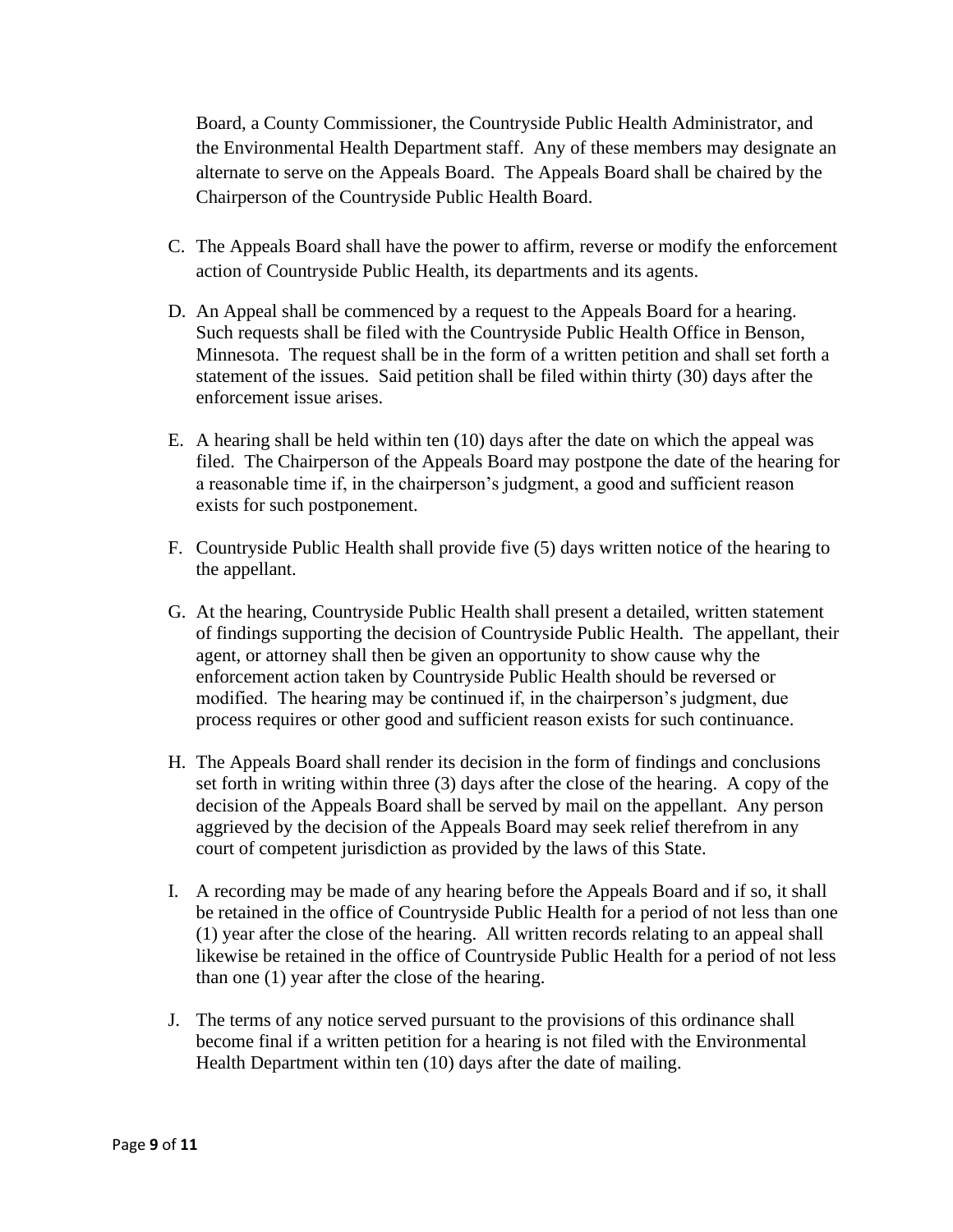#### 8.7 Enforcement.

- A. Nothing herein shall limit the ability to seek release in district court in an action to enjoin violations of this ordinance.
- B. Injunctive actions shall be conducted by the county attorney for the county where the enforcement is to take place.
- C. No person shall make a false statement in a document required to be submitted under the provisions hereof.
- D. Each day that a violation exists shall constitute a separate offense.
- E. Administrative Enforcement.
	- 1. The use of administrative citations and the imposition of civil penalties is a legitimate and necessary alternative method of enforcement. This method of enforcement is in addition to any other legal remedy that may be pursued for ordinance violations.
	- 2. A violation of a provision of this ordinance may be subject to an administrative citation and civil penalties.
	- 3. The Countryside Public Health Community Health Board may adopt by resolution a schedule of fines for offenses initiated by administrative citation. Said schedule shall be modified by said Board as it deems appropriate.
	- 4. The Environmental Health Department staff may issue a written administrative citation upon belief that a violation of this ordinance has occurred. The citation must be delivered in person or by mail to the person responsible for the violation. The citation must state the nature of the offense, the name of the issuing officer, the amount of the fine, and the manner paying the fine.
	- 5. The person responsible for the violation shall pay the fine within thirty (30) days after issuance of the citation. Payment of the fine constitutes admission of the violation. A late payment of ten percent (10%) of the fine amount may be imposed.
	- 6. Administrative enforcement shall be conducted by the Environmental Health Department or its designee.
	- 7. Appeal from a citation shall be made in accordance with the appeal provisions provided hereinabove.